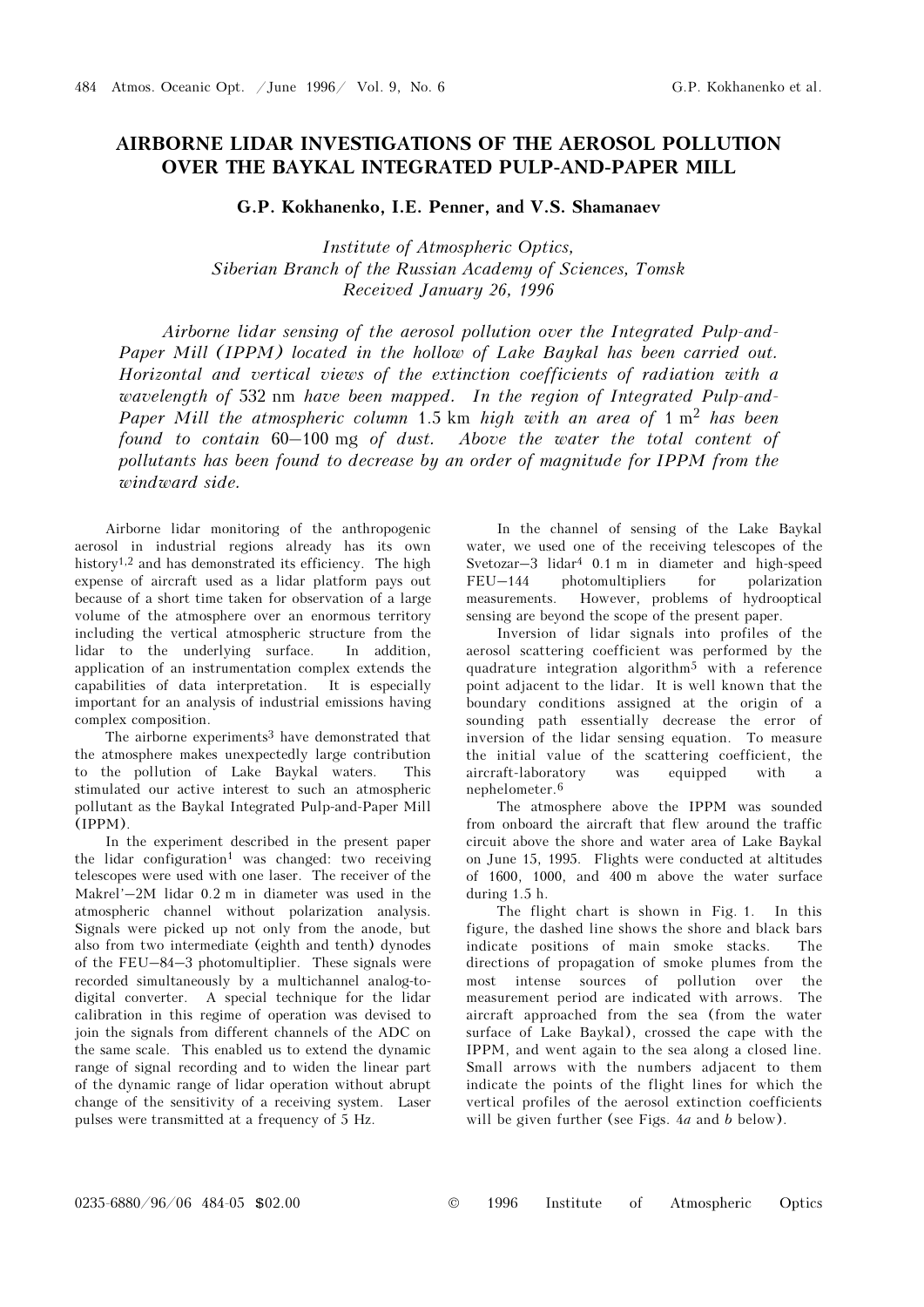The panoramic view of the vertical profile of the extinction coefficient  $\varepsilon(h)$ , measured when the aircraft flew at an altitude of 1000 m, is shown in Fig. 2 as gradations in gray color. The flight time is plotted on the abscissa; 1 min corresponds to approximately 5 km pass. The barometer altitude was kept constant by the aircraft and therefore transition from the water surface to the dry land noticeably rising above the lake level is clearly seen. Figure 3 shows the panoramic view of the vertical profile of ε measured when the aircraft flew at an altitude of 1600 m. At the left of Fig. 3 the vertical profiles of the temperature measured during the aircraft takeoff in Irkutsk (at 11:10, L.T.) and in the region of measurements (at 12:30, L.T.) are shown. The air temperature above the lake could not be measured at altitudes below 400 m because of the flight conditions. Instantaneous profiles of the extinction coefficients for these panoramic views (at points  $1-8$  of the flight route, see Fig. 1) are shown in Figs. 4a and b with the same numbers.



FIG. 1. Flight chart of pollution sensing. The water surface is at the top and dry land is at the bottom, shore line is shown with the dashed curve. Routes of flight at altitudes of 1600, 1000, and 400 m are mapped out. Black bars indicate the main smoke stacks of the IPPM. Small arrows with the adjacent numbers indicate the points of sensing. Large arrows indicate prevailing wind directions.

The aerosol formation was not a narrow extended plume. The stacks together represent an aerosol generator producing an asymmetric pancake formation. Its top was formed by the temperature inversion extended to 600 m. The boundary of the most dense layer was within the 400–450 m altitude range having the largest temperature gradient. In the shore line from the windward side (curves 2 and 5 in Fig. 4 and after

∼1 min flight in Fig. 2) puffs of smoke can be seen above 400 m, with the aerosol particle density being higher than that in the main layer. A weak 600-m layer is most clearly pronounced here. The maximum aerosol density was recorded when the aircraft flew through the most intense smoke plume (curves  $4$  and  $6$ ). In this case, the extinction coefficient reached  $1 \text{ km}^{-1}$ . It should be noted that the maximum extinction coefficient reached  $2.2 \text{ km}^{-1}$  when the aircraft flew at an altitude of 400 m in the immediate vicinity of the source of pollutants.

The density of the smoke layer gradually decreased with distance from the shore and was minimum at point 8. Here, the background profile of  $\varepsilon(h)$  was nearly constant (within the limits of experimental error) at altitudes above 400 m. The analogous profile was obtained from the windward side of the shore (curve 1 in Fig.  $4a$ ).

Recall that the initial values of the extinction coefficient were measured by the nephelometer at the beginning of each flight circuit and then averaged over a few seconds. The background values of ε varied smoothly in the range  $0.015-0.024$  km<sup>-1</sup> at an altitude of 1600 m (for 23 minutes of flight) and in the range 0.028–0.055  $km^{-1}$  for 25 minutes of flight at an altitude of 1000 m, while the vertical variations of  $\varepsilon(h)$ at altitudes above 600 m, recorded during the aircraft descent, were much lower. In accordance with this, profiles 1 and 8, recorded from the windward side of the shore, indicate that at great altitudes the extinction coefficient changed twice but remained nearly constant  $(\varepsilon \approx 0.025~\mathrm{km^{-1}})$  near the water surface.

Our measurements lasted a short period. However, the structure of pollution described above existed for a long time. Therefore, it was interesting to evaluate the integrated content of aerosols in the atmospheric column above a unit surface area. This parameter can be tentatively called total equivalent aerosol amount  $m_e = \int m(h) dh = \mu \int \varepsilon(h) dh$ , where m

is the aerosol mass concentration. The parameter  $m_e$ and the optical thickness  $\tau$  (to the natural base) measured with the lidar are related by the expression  $m_e = \mu \tau$ , where  $\mu$  is the coefficient of regression between the mass concentration  $m$  and the extinction coefficient ε. According to Ref. 5,  $\mu = (0.52\pm0.34)$  mg⋅km/m<sup>3</sup> for a wide class of industrial pollutants.

Figure 5 shows the horizontal profile of instantaneous values of the optical thickness corresponding to the panoramic view of Fig. 3. The total equivalent aerosol amount was varied from 15 to 60 mg/m<sup>2</sup>. The minimum value of  $m_e$  measured well offshore was 10 mg/m<sup>2</sup>. It is natural to assume that the maximum values of  $m_e$  will be slightly higher in the vicinity of smoke stacks.

As a whole, summarizing the results of our experiments, we can emphasize the following main points: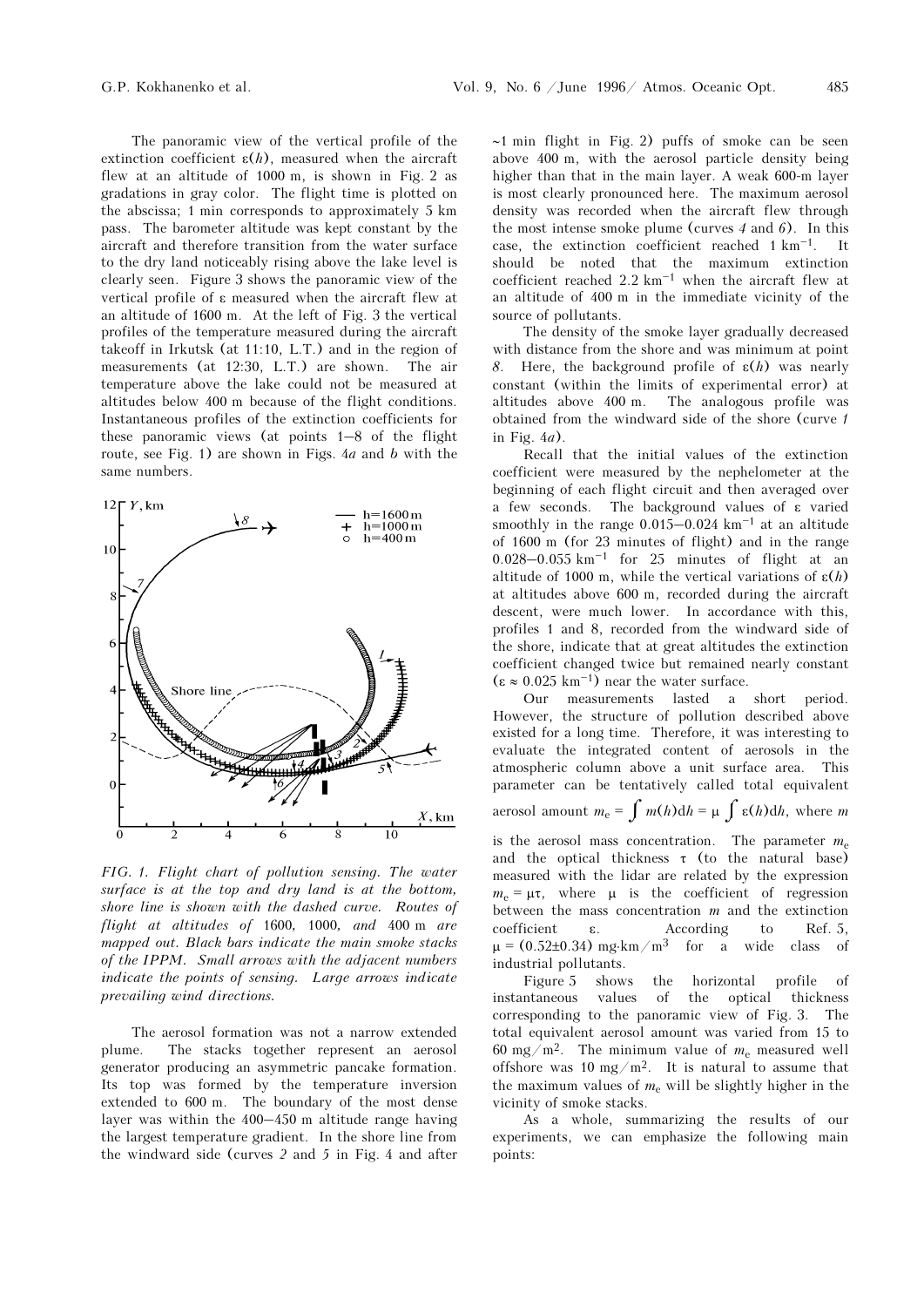1. The aerosol cap above the IPPM is formed typically as a result of joint effect of the temperature inversion and prevailing wind.

2. The background aerosol extinction coefficient above the water surface of Lake Baykal is approximately constant at altitudes up to 1.5 km.

3. The measured value of the total equivalent aerosol amount in the atmospheric column of unit area is  $60-100$  mg/m<sup>2</sup> in most polluted regions above the IPPM and decreases by an order of magnitude at a distance of 10 km from the shore.



FIG. 2. Panoramic view of the extinction coefficient profile ε(h) measured in flight at an altitude of 1000 m.



FIG. 3. Panoramic view of the profile of  $\varepsilon(h)$  measured in flight at an altitude of 1600 m. At the left of the figure the profiles of the temperature measured during the aircraft takeoff in Irkutsk and above the IPPM are shown in the frame.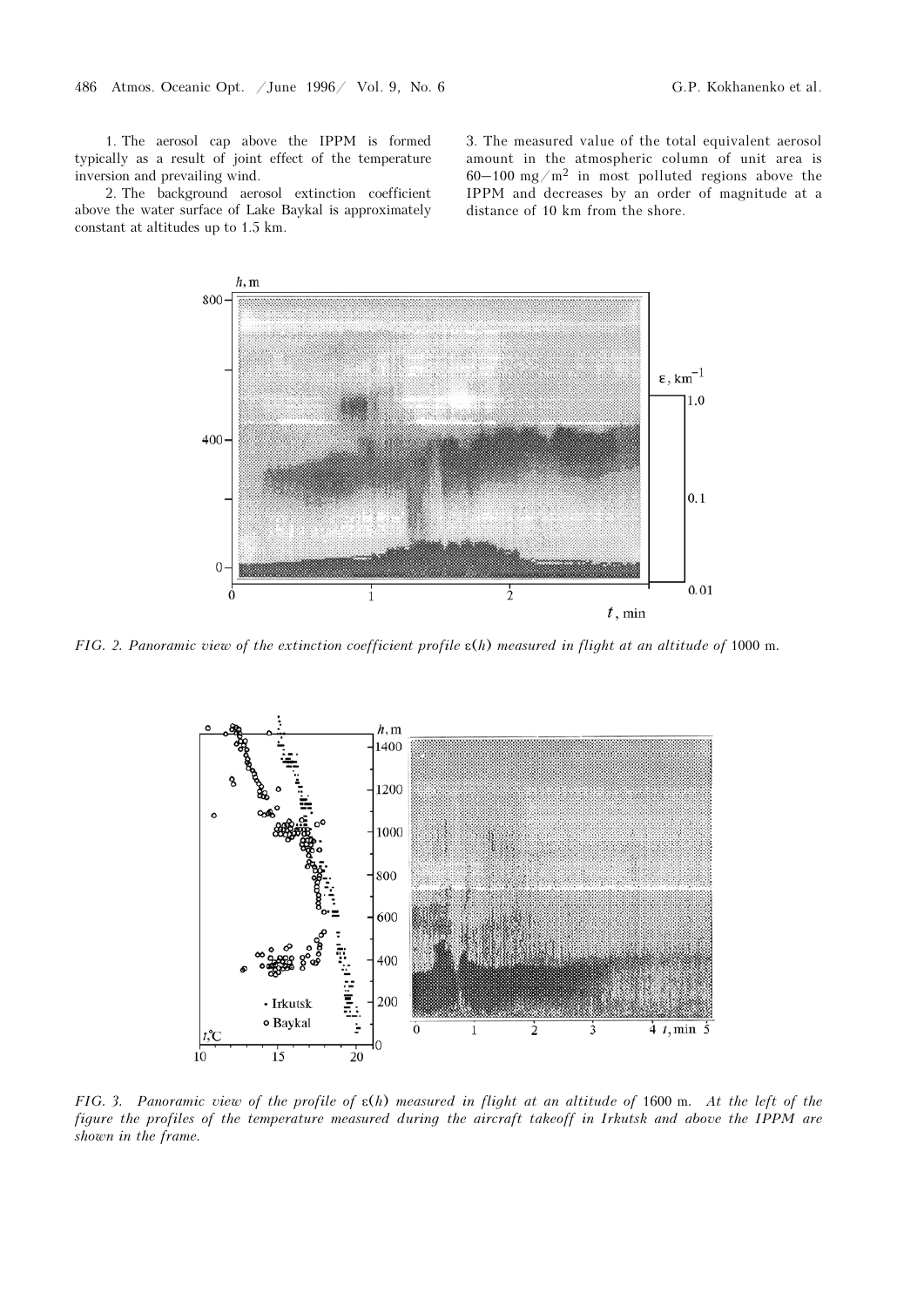

FIG. 4. Vertical profiles of the extinction coefficients measured in flight at altitudes 1000 (a) and 1600 m (b). The numbers adjacent to curves correspond to the numbers of points on the flight lines of Fig. 1.